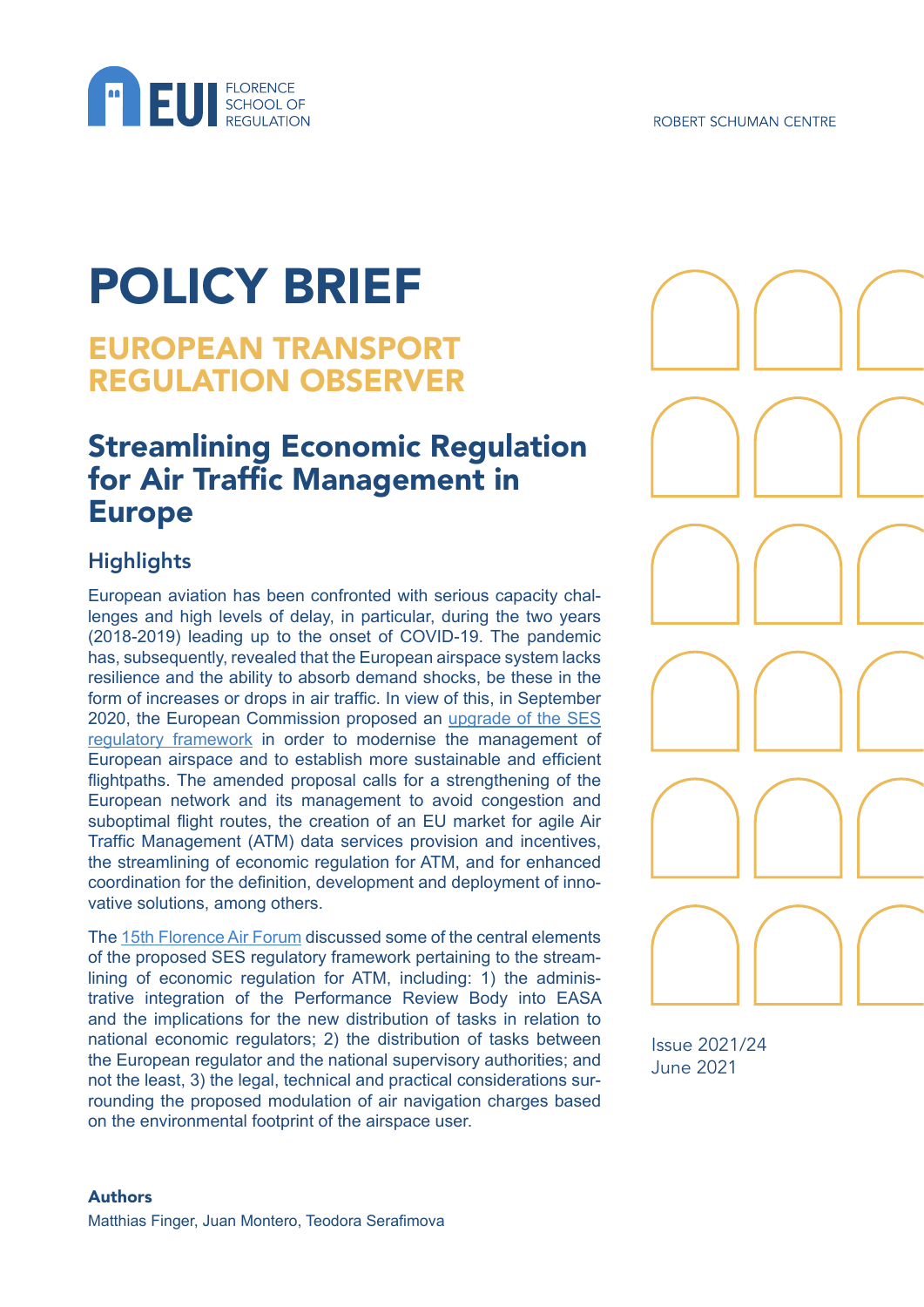#### The European Economic Regulator, a Catalyst for an overdue Change in ATM Governance

A comment by Matthias Finger and Juan Montero, Florence School of Regulation – Transport Area

The Commission is trying to reform the European Air Traffic Management (ATM) sector (not yet an industry) since 1999, with Single European Sky (SES) I in 2004, SES II in 2009, and now (2021) with the amended SES II+ proposal, which was originally presented already in 2013. The 15th Florence Air Forum focused on an important aspect of the SES project, namely economic regulation, and especially the institutional structure of economic regulation of air navigation service providers (ANSPs) in the SES. As a matter of fact, an EU ATM regulator could well constitute a catalyst for a long overdue change in ATM governance, and a boost for the SES.

To recall, already in 1998 Eurocontrol established a so-called "Performance Review Commission" (PRC). The PRC itself used the data gathered by Eurocontrol and is supported by its internal "Performance Review Unit" (PRU). With SES II in 2009, the PRC was designated to act as the Commission's "Performance Review Body" (PRB). In 2016 the Commission created an own expert group and designated it as the PRB, which has, since, supported the Commission in managing the performance scheme of the Single European Sky (during part of Reference period 2 (2015-2019) and for Reference period 3 (2020- 2024)). At the same time, the PRC continues to serve Eurocontrol's Member States and both, the PRC and the PRB, use, at least partially, the same set of data provided by Eurocontrol.

In October 2019, we held a Florence Forum (actually in Budapest) to assess the progress made (or not made) towards a SES. Among others, the idea of creating an EU economic regulator for ATM was floated … and pursued since. During this Florence Forum (virtual), we discussed the two key elements of the current amended SES II+ proposal. These are actually quite commonsensical, namely (1) to transform the PRB (which is currently simply an advisor to the Commission) into a full-fledged independent EU level regulator and (2) to place this new regulator within EASA (whereas EASA is only the host). Let us comment on each of those separately.

#### An EU ATM economic regulator

Creating sector-specific EU economic regulators is a logical evolution, which makes sense in all the network industries. And it would certainly make even more sense in ATM, as aviation is the most international of all the network industries. However, some of these European network industries are clearly more advanced along this process than is aviation. This is the case of the telecommunications industry, where an independent Body of European Regulators in Electronic Communications (BEREC) exists since 2009 and has been considerably strengthened in 2018 with a supporting permanent secretariat. It is also the case of the Agency for the Cooperation of European Energy Regulators (ACER) which was established in 2012. Since then, ACER has been considerably strengthened. For instance, this is evident in the evolution of the Agency's voting rules over time, whereby today qualified majority voting rules apply for various decisions instead of unanimity.

But let us nevertheless note that the process that led to the creation of these EU regulatory bodies was somewhat different: in telecommunications and energy EU legislation had already led to strong and independent economic regulators at national level. Consequently, the Europeanisation of economic regulation was a somewhat natural bottom-up process with harmonisation of regulatory practices as the strongest argument in its favor.

In aviation, however, the situation is somewhat different: national "regulators", called "National Supervisory Authorities" (NSAs) are institutionally not as well established as in the other network industries. NSAs are often not separate and even less so independent from government, which often owns the ANSPs. Sometimes, NSAs are not even properly separated from the ANSPs. Independent regulators – both independent from government and from the operators they regulate – are however a necessary condition for infrastructure markets to properly function. And even more so in ATM, as competition is non-existent in many countries, and the monopolistic service providers are almost exclusively State-owned. But so far, the Commission has shied away from pressuring Member States too much about the independence and power of their respective economic regulators.

This does not make the creation of a strong and independent EU economic ATM regulator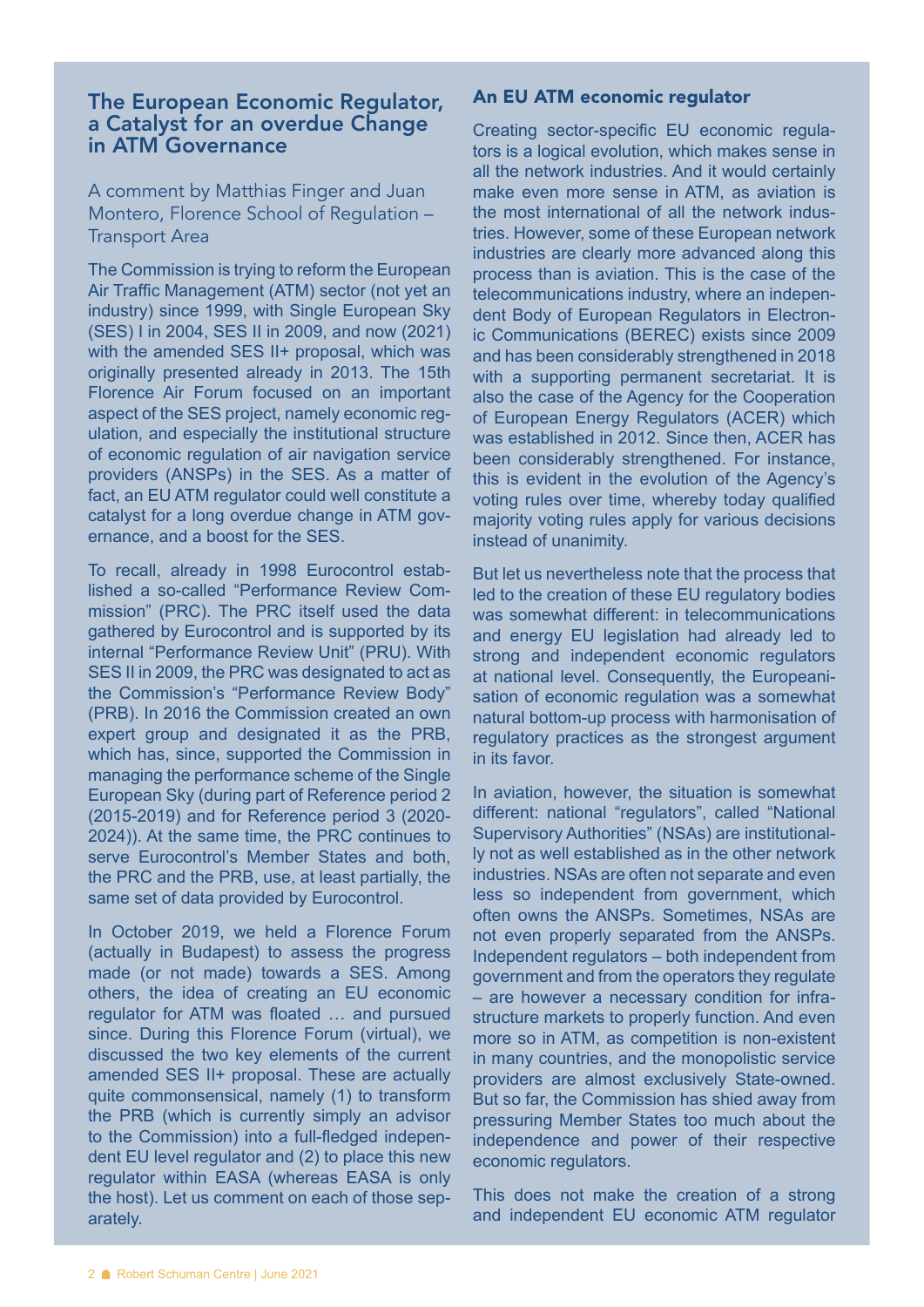easy, as the support from the Member States is anyway weak for a variety of reasons (national sovereignty, employment, income). Quite to the opposite, the national regulators being so close to the regulated ANSP are often captured and might well oppose the process.

On the other hand, the Commission does not start from scratch: it already has the PRB, which simply needs to evolve, and more concretely to become independent from the Commission. This has already taken place in another than the economic domain, namely in safety where the European Aviation Safety Agency (EASA) has been created in 2002, and, since then, acquired a solid reputation of a competent, professional and independent EU regulator for aviation safety.

#### Hosting the EU economic ATM regulator inside EASA

There is no real precedent at the EU level for the proposed integration of the economic regulator into EASA, as both the telecommunications and the electricity sector have a less strong focus on safety, even though there is a lot of technical regulation.

Ideally, certainly, the economic regulator should be independent from the safety regulator, but this seems to be challenging in the light of the abundant landscape of already existing EU agencies. The danger could be that regulator loses over time its economic focus, or, the other way round, safety becomes secondary to economic considerations.

In conclusion, and if the ATM economic regulator cannot be a self-standing agency, EASA seems to be institutionally the more proper option, if one does not want to consider the creation of EU 'network' regulators dealing with multiple sectors. But independence must be paramount and enshrined in law.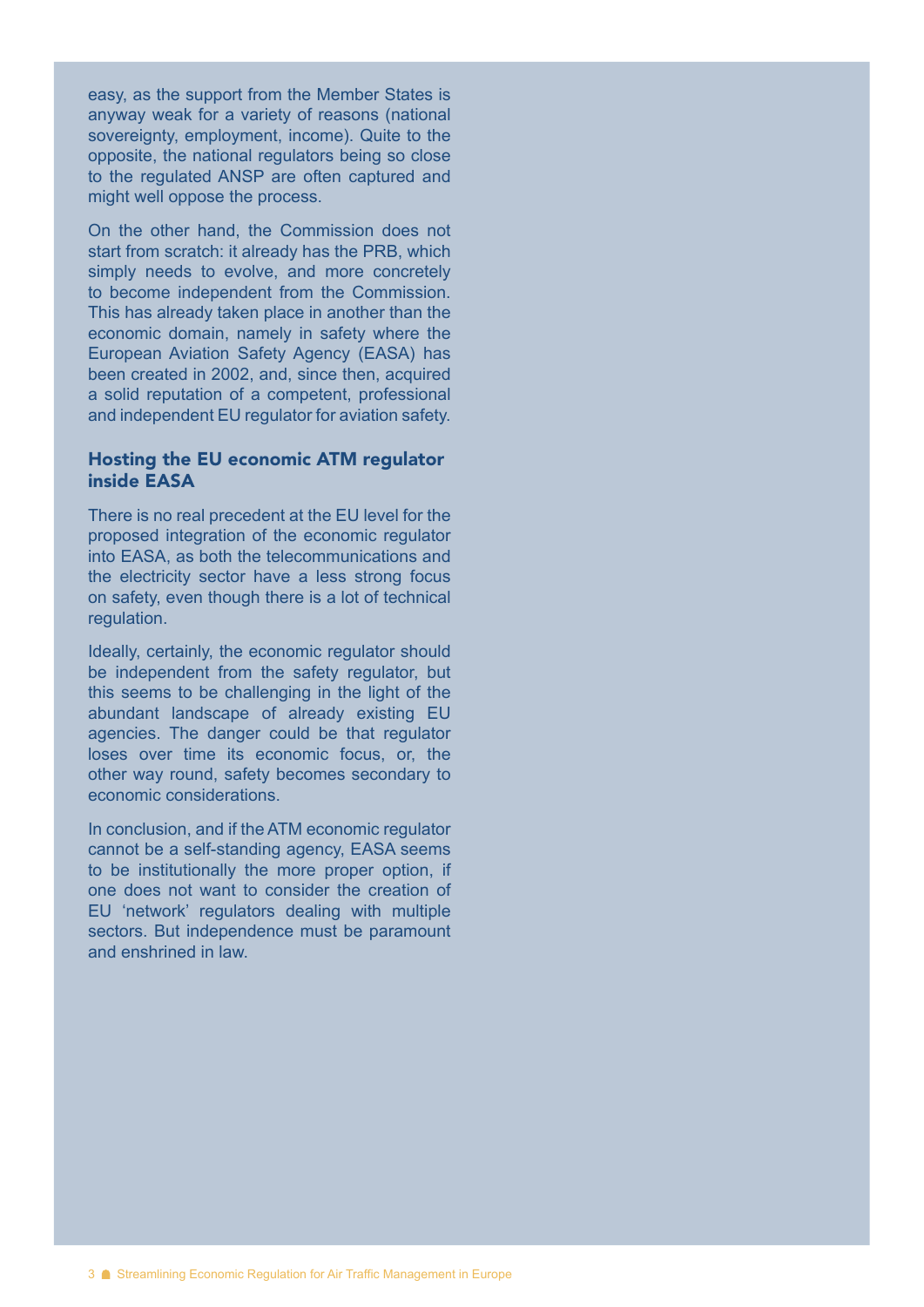#### Main takeaways from the discussions

By Teodora Serafimova, Florence School of Regulation – Transport Area

The backdrop against which the Air Traffic Management (ATM) industry is operating has dramatically changed over the past year. To put things into perspective, 2019 represented the busiest year in the civil aviation industry, marked by record delays and severe congestion problems. Subsequently, the High-Level Conference on the Future of the Single European Sky, which took place in September 2019, culminated in a joint declaration, expressing the industry's overwhelming consensus over the urgent need for reform in the ATM sector. The onset of the COVID-19 pandemic, however, transformed the record high traffic scenario into a historically low traffic scenario. What were previously capacity problems of the air navigation sector have now been transformed into cash liquidity problems across the entire aviation industry. While during the first couple of months, a 'crisis management approach' prevailed, this was followed by a realisation that the appropriate solution to the pandemic would resemble the one needed to handle high traffic capacity situations, namely a flexibilisation of the sector. In other words, the solution would entail enhancing the scalability of the sector and improving its ability to respond to variations in traffic.

Over time it has also become clear that the sector will remain a monopolistic one, whereby Member States are designating air navigation service providers (ANSPs) as the exclusive service providers. This absence of competition underscores the need for an independent Regulator to regulate these monopolistic service providers. ATM is, in fact, among the last of the network industries not to have its own Economic Regulator.

In view of the above, in September 2020, the Commission put forward its legislative proposal for an upgrade of the Single European Sky (SES). The 15th Florence Air Forum examined, in particular, two key elements of the updated SES proposal. Firstly, the proposal puts forward the idea of establishing a European Regulator, which was also one of the recommendations of the Wise Persons Group Report. In the absence of a European Regulator, the Commission has been exercising this function to date. Being a political body, the Commission is not ideally placed to act in expert capacity for the economic regulation of the ATM sector.

The reform process will also have to ensure that the right balance is struck between the tasks and responsibilities of the EU Regulator and the national regulators. The Commission's proposal foresees that the role of national regulators focuses on terminal air navigation services, given their local dimension, whereas the EU Regulator would deal with the en route traffic, which is largely cross-border in the European context. The Commission's proposal, moreover, suggests that ANSPs or the designated providers (which are to be regulated) submit their plans themselves for review to Brussels, which would help to avoid potentially conflictual situations.

The second element, which was discussed at the Forum, pertains to the proposed modulation of air navigation service charges based on the environmental footprint of the airspace user with a view to support the uptake of more environmentally efficient flight routes and to accelerate the greening of the aviation sector. While the design and scope of this provision are yet to be defined, its implementation will have to consider existing EU initiatives as well as the broader international framework, namely ICAO. The 15th Florence Air Forum took place in parallel to the ongoing political process, whereby the co-legislators, namely the European Parliament and the Member States in the Council, are currently shaping their positions before they enter into negotiations with each other during the second half of 2021.

#### Institutionalising an independent European Regulator: the administrative integration of the Performance Review Body (PRB) into EASA, and implications for the new distribution of tasks in relation to national economic regulators?

Despite the downturn in air traffic observed today, stakeholders warned that the congestion levels of 2018-2019 will come back, environmental concerns will increase, and new types of air transport will emerge. The combination of these factors will act to increase the level of complexity in the entire aviation system. This inevitably also increases complexity for air navigation service provision and oversight, including the oversight of economic regulation of ANSPs.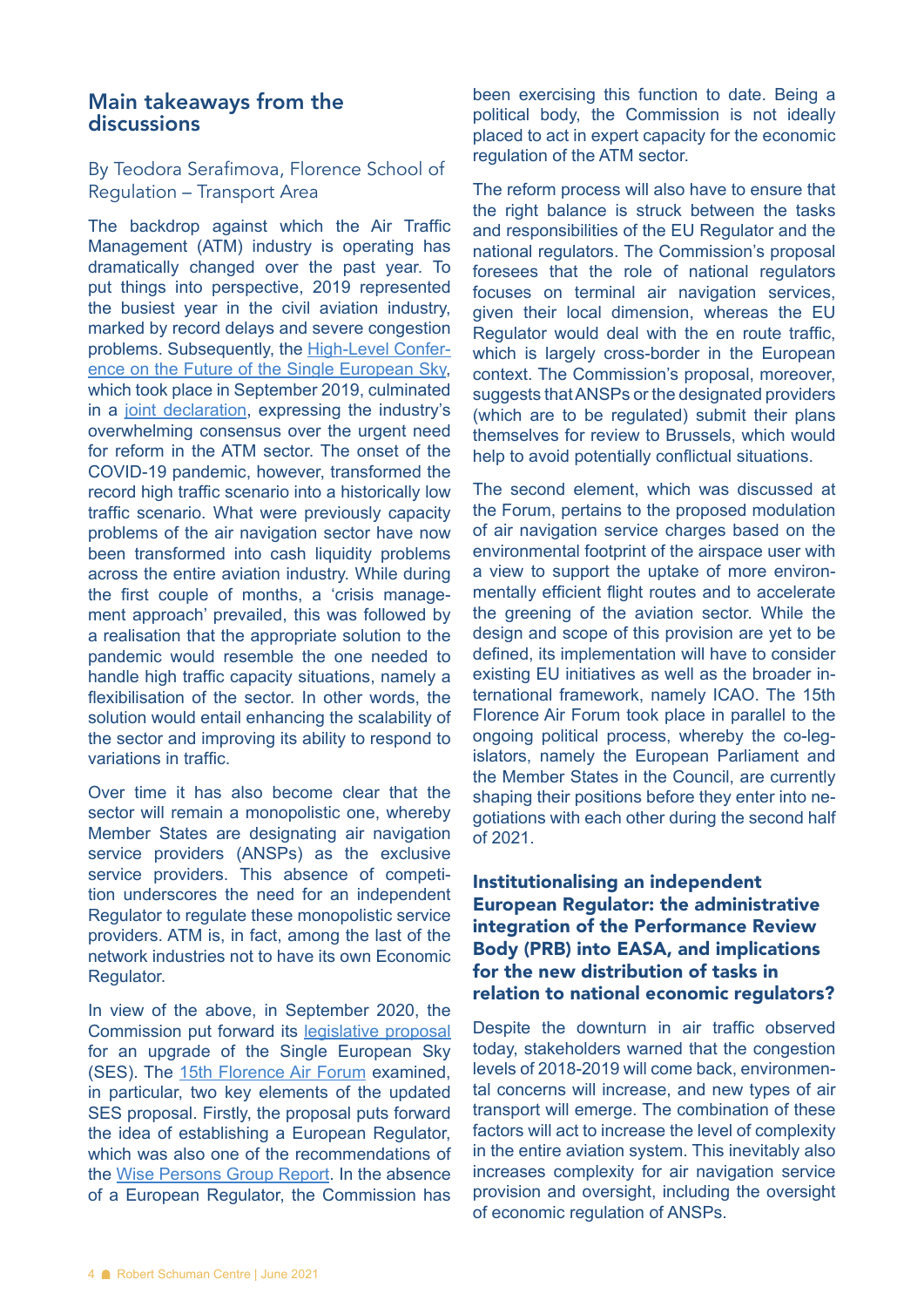The three main activities of the current Performance Review Body (PRB) and of the future Economic Regulator need to be well understood in order to define a better institutional set-up and accompanying processes. The first key task relates to the target setting. At present, recommendations from the PRB are submitted to the Commission, which, then develops its proposals on this basis and adopts them subject to voting in the Single Sky Committee (SSC), and eventually, the ANSPs apply them. There is an inherent conflict of interest in this current set-up, as delegates within the SSC are representatives of Member States and, as such, also owners of ANSPs, which, in other words, attributes them a 'double role' as rule makers and rule implementers. Here important learnings can be drawn from EASA, where structured processes on safety oversight have been established, which are free of conflicts of interest. The second major task pertains to the performance plans. These are fed with the relevant data provided by the ANSPs, and drawn up by the national supervisory authorities (NSAs). Subsequently, the PRB assesses them, and the Commission makes a decision as to whether the performance targets are consistent with the set EU-wide targets. Finally, a Commission Decision assessing the targets is returned to the SSC, where it is, once again, exposed to the above-mentioned conflictual situations. The third element relates to monitoring. This is done on the basis of data from NSAs, EASA, Eurocontrol and the Network Manager (NM), which is analysed and published by the PRB.

While the new Economic Regulator will play a role in target setting, the Commission will remain the body entrusted with adopting the EU-wide targets through comitology (SSC), whereas the ANSPs, as the regulated entities, will be those that have to comply with these targets. The need for substantial changes was underlined in how the performance plans are being established and assessed, as well as in the monitoring domain. Stakeholders stressed the importance of ensuring that the performance plans are submitted directly to the Economic Regulator, whose appeals procedure would safeguard that its decisions are subject to review, and in this way, that checks and balances are put into place. An appeals procedure would, moreover, ensure that processes are transparent and well structured. The monitoring of Member States' data, on the other hand, is to be submitted directly to

the Economic Regulator for review and analysis, following which the Regulator would issue a monitoring report. Stakeholders, furthermore, questioned whether the Comitology process is the adequate process to define targets for ANSPs, given that it has failed to set targets, which incentivise cost-efficient services and benefit the user. In view of this, support was expressed for overriding current procedures in order to pave the way for target setting by a genuinely independent and transparent body, which safeguards that political influences are sidelined.

The Wise Persons Group report issued a clear recommendation that the Economic Regulator needs to be an independent agency. What is more, there is broad agreement that its institutional set-up needs to reflect the scope of the SES. Stakeholders cautioned against placing the Economic Regulator in a body with different geographical coverage and membership, such as Eurocontrol, in order to avoid potential governance issues. In view of these considerations, the Commission's proposal foresees the administrative hosting of the Economic Regulator by EASA.

As an independent aviation regulator, it was argued that EASA could offer important synergies with the PRB. The missions of EASA are mandated by regulation and include, among others, ensuring the highest common level of safety protection for EU citizens; ensuring the highest common level of environmental protection; overseeing the single regulatory and certification process among Member States; facilitating the internal aviation single market and creating a level playing field through interoperability and standardisation efforts; as well as working with other international aviation organisations and regulators. EASA drafts implementing rules in all fields pertinent to the above missions.

To ensure that these rules are applied in a harmonised manner, EASA performs the oversight of the Member States. As one of the cornerstones of the legislative framework, EASA has to ensure that national authorities are devoid of any conflict of interest in the exercise of their functions, and typically in the field of ATM safety. To this end, EASA carries out reviews to ensure that safety decisions (e.g., certifying an ANSP or approving the implementation of new technology) are genuinely taken by national authorities, as opposed to by the ANSPs and merely 'stamped' by the national authorities. This, stake-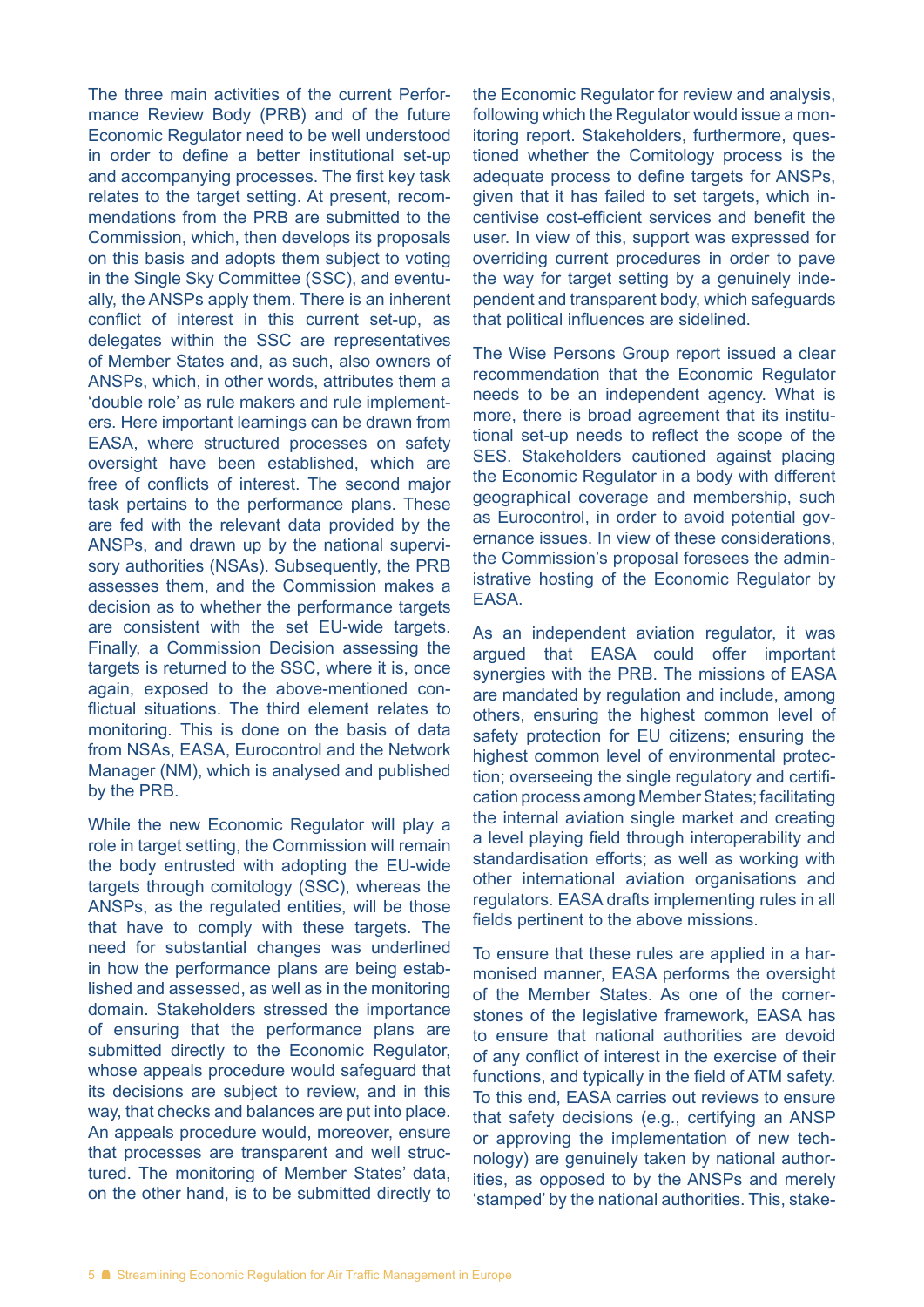holders stressed, will no longer be possible in future. EASA furthermore certifies and oversees third country operators, which provide services to European airlines or organisations (e.g., maintenance organisations for airlines).

The difficult state that the ATM industry is currently operating in highlights the importance of eliminating duplications in the performance review and monitoring. Today, many duplications and inefficiencies exist, most of which are eventually borne by airspace users. Significant untapped potential exists to streamline and further improve processes in terms of data efficiency and technological realities. Stakeholders urged the need to adapt processes of economic regulation to the technological realities of today's data streams. In this regard, it was underlined that EASA disposes of significant amounts of data pertaining to safety, given its competencies in monitoring the safety performance of the ANSPs and overseeing NSAs from a safety perspective. All of these data and information, it was argued, could also be used to review economic performance. What is more, EASA's environmental portal provides data on aircraft noise performance. Resorting to these existing databases and processes, including working structures, methodologies, and stakeholder consultation arrangements, for the purposes of the Economic Regulator stands to reduce duplications and minimise costs to the community. These, in turn, place EASA in a good position to provide support to the PRB.

EASA's governance structure consists of a governance board, whereby each Member States has one vote and an Appeal Board, which enables the resolution of conflicts of interest. The prevention of conflicts of interest has been integral to their assessment of the NSAs, which is also being reported to the PRB. EASA is, furthermore, in charge of developing a plan for aviation safety, which defines priority areas for investments by both the Member States and EASA: something which resembles the target setting and the performance plans in ATM.

Participants, moreover, underlined the need for institutional reform efforts to ensure that professionals with the relevant expertise and training are attracted to work on the economic regulation of ATM. Here it was noted that EASA can offer a holistic systems approach to aviation in support of the overall performance of the civil aviation sector, thanks to its focus on the interdependen-

cies between the various technical domains of safety, environment, investments, and competition, among others.

This first session of the Forum, moreover, provided an opportunity to draw on the experiences and lessons learnt from the telecommunications domain, which, too, was historically shaped by state-owned monopolies, including postal, telecommunications, and regulatory authorities. This was the case until the 1990s, at which point it was agreed that a separation of regulatory authority power from the operator functions was necessary. As a result, a split into multiple economic operators, including telecommunications, postal and broadcasting, was observed in many countries. Initially, however, it was not evident that these operators should operate in a competitive environment. In fact, many were in favour of retaining the monopolistic situation, designated operators or concession approaches due to the scarcity of resources (i.e., frequencies, infrastructure, pipes, cables and antenna towers). Eventually, a decision was taken that the European telecommunications market shall be competition based. Still today, not everything is regulated ex-post by competition authorities, and ex-ante regulatory measures are still needed.

Given that Member States tended to protect their respective telecommunications operators, the need to ensure regulatory authorities' independence was acknowledged as being crucial. In the same spirit, the Comitology process was deemed an insufficient mechanism for telecommunications. Therefore, a separate EU mechanism was established based on the independent national regulators and the independent body of the regulators on the European level. This, in turn, was further strengthened in the latest telecommunications framework review, as a result of which BEREC, the independent body, was given a more substantial role. The value of such an EU mechanism has become particularly evident in tackling cross-border and pan-European level challenges, such as the elimination of roaming charges, where it was crucial to ensure that technical expertise prevails over the different political interests.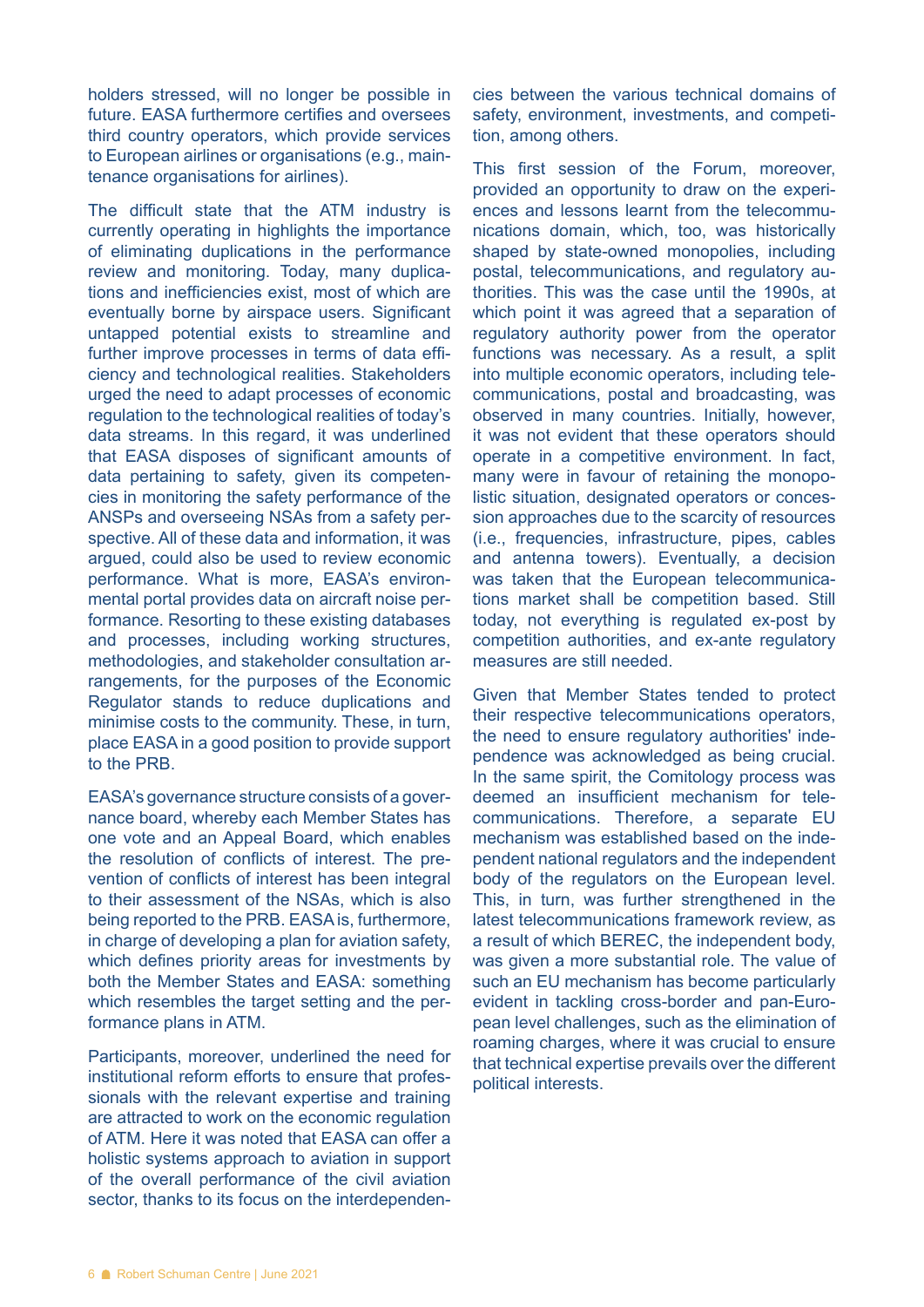### What should be the distribution of tasks between the PRB and the national supervisory authorities?

This second session drew on experiences from energy transmission, which shares some of the same characteristics as ATM. Firstly, both are marked by strong national interests with important cross-border implications, which in turn render strictly national solutions difficult. As in ATM, electricity transmission is composed of monopoly organisations. Both sectors are confronted with environmental and security/safety issues and are considered of strategic importance to the economy.

In 2009-10 the EU framework for regulating energy utilities shifted from a so-called voluntary cooperation to a mandatory form of cooperation. Before that, energy had a very similar structure to telecommunications. This has consisted of a legal framework establishing a voluntary institution where all energy regulators, the so-called European Regulators' Group for Electricity and Gas (ERGEG), act in an advisory capacity to the Commission on internal energy market issues. In addition, there were industry associations representing electricity and gas network operators, and national regulators supervising the tariffs for the transport and distribution of electricity and gas.

The combination of two main events triggered the shift towards obligatory cooperation and gave rise to the current structure. Firstly, in 2003, a major blackout led to the realisation that robust international cooperation between countries is necessary as no single country could ensure a secure electricity network without guaranteeing that neighbouring countries' transmission systems were also secure. Secondly, a competition investigation, conducted by the Commission's DG Competition, criticised national transmission monopolies for being inefficient, thus underscoring the need for intervention in improving their performance.

As a result, the European Union Agency for the Cooperation of Energy Regulators (ACER) was created with a limited but increasingly important role. ACER has a similar structure to classical regulators, consisting of an electricity department, a gas department, its own Board of Regulators, and a Board of Appeal. In the face of limited readiness from Member States to endorse an EU Regulator, a balanced solution was struck,

whereby the 27 national energy regulators with relatively strong powers and independence act autonomously, but are also represented in the Agency. Some of the measures to ensure this have included the limitation to only one additional term of possible reappointment of the managers of the national regulators and the attribution of special legal status to prevent them from being removed by national governments without an adequate cause. In addition, legal requirements regarding financing have been put into place to prevent Member States from limiting the regulators' funding with a view to weaken them without violating EU law.

To address concerns regarding Member States' or national regulators' ability to effectively oversee the unbundling of network operators which are often state-owned entities, the EU was empowered to assure the network operators' independence by means of a harmonised unbundling regime.

The Agency's voting rules have also changed over time, whereby today, majority rules apply for various decisions (instead of unanimity). This has offered a good compromise in terms of ensuring that each Member State feels to have a voice in the decision making process, while at the same time, securing a functional system which allows for decisions to be reached even if a small number of regulators or Member States oppose them.

ACER has a general competence for all cross-border aspects of regulation. Nevertheless, the Agency's competencies are limited to a certain extent. ACER, thus, only provides a 'fallback' solution in the case that national regulatory authorities (NRAs) do not come to an agreement. Today, however, there is a growing tendency of resorting to ACER for decision-making, as national Regulators are unable to reach a consensus. When it comes to technical decisions, the working groups (on electricity and gas) provide inputs to ACER, which then request the drafting of rules by the TSOs. Subsequently, ENTSO-G or ENTSO-E, which were established as the formalised cooperation of TSOs, develop detailed technical rules, which are sent back to the Regulators for approval or re-directed to ACER for decision.

These analogies to other sectors and public utilities, such as rail, electricity and telecommunications indeed reveal that ATM is as an outlier in terms of business model and regulatory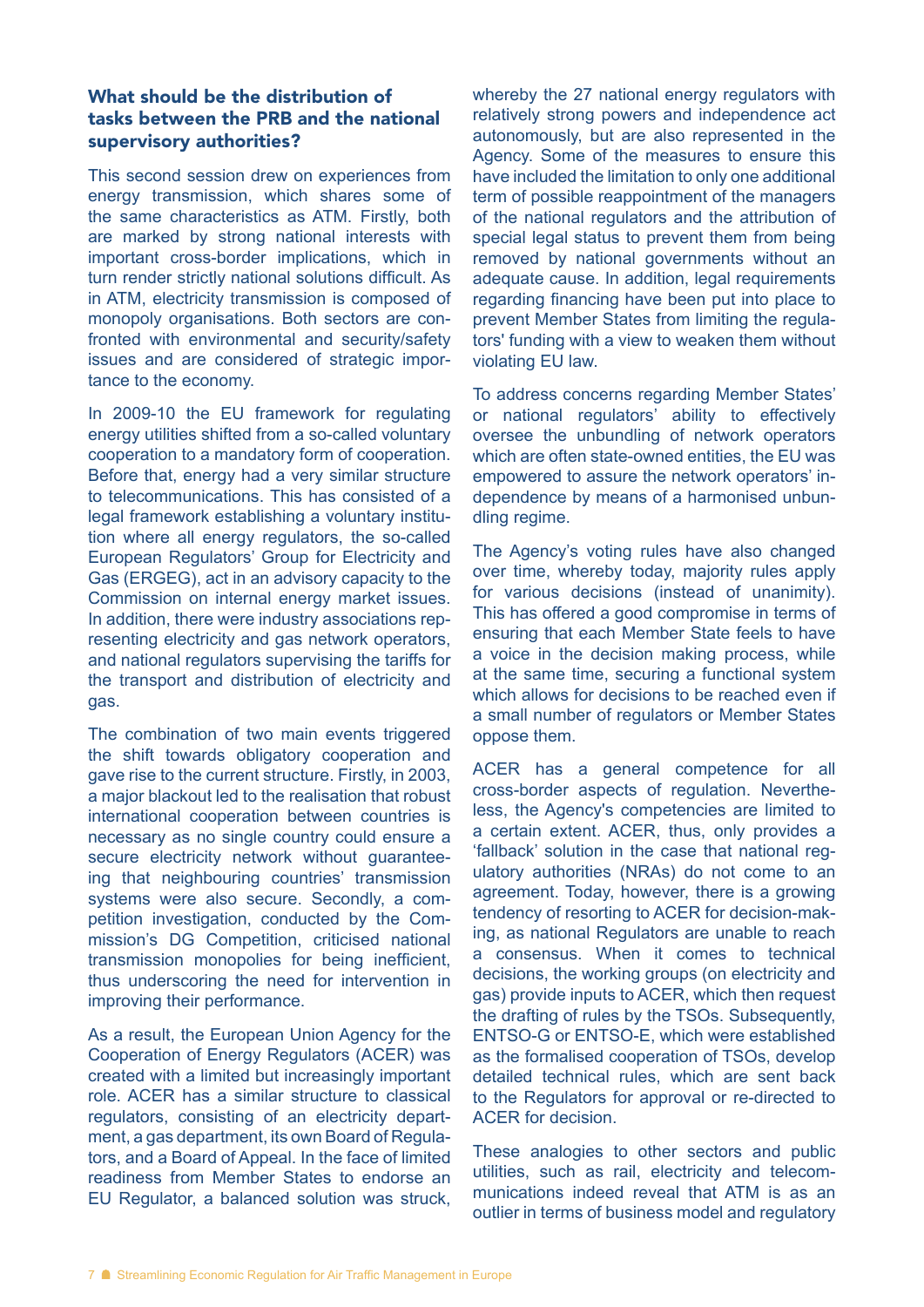framework. ANSPs are still mostly state-owned entities or semi-private corporations, which are not commercially oriented. Their closeness with national governments, coupled with the fact that they execute services of sovereign and national (infrastructure) interest, has rendered Member States reluctant to regulate them.

Stakeholders, therefore, stressed the need for unbundling of services to unlock untapped industry potential. To this end, services, which are not central to national sovereign interests, it was argued, could be liberalised. Whereas, ANSPs can continue to work in a regulated business area (e.g., for the provision of en-route ANS, Airspace Management, Emergency Response, Air Defense, Aeronautical Network Services, and Geofencing), the services of non-public interest could be provided on a competitive basis (e.g., terminal ANS, ATM data services, meteorological services, communication, navigation and surveillance services, aeronautical information services, training, etc.). The separation of services of national interest from commercial services, it was argued, could unlock market dynamics. What is more, a regulated service could become a commercial service (e.g., en-route ANS) over time as a result of technological dynamics and the emergence of new business models.

It was, furthermore, underlined that national ANSPs should be allowed to offer commercial services, as long as unbundling is achieved. Unbundling and competition were said to have enabled cost savings in the range of 30-40% in various markets over the years. Interestingly, even in the markets, where incumbent legacy providers operate, costs have come down, demonstrating that the mere threat of competition can lead to more efficiency. Airports have reported an increased customer focus, innovation and price transparency as a result of the competitive pressure.

Following its initial 2013 proposal, which Member States rejected, the Commission is now adopting a more cautious approach, whereby unbundling is no longer mandated. Still, a minimum level of transparency of accounts and benchmarking are being requested. In the absence of market forces, economic regulation in the regulated business area would act as a 'surrogate' for a competitive market to ensure prices do not exceed certain levels. Conversely, in the commercial business area, the Economic Regulator would need to impose a level playing field, prevent any abuse of monopoly power, and cross-subsidisation. The performance regulation of the SES would, thus, only affect the national ANSPs in the regulated business area, given that market forces would ideally be taking care of the services in the commercial business area.

The Spanish experience, in particular, was referred to when addressing the distribution of tasks between the PRB and the NSAs. In Spain, the regulatory policies are formulated by the Ministry itself, whereas the NSA is an independent agency with a mandate to supervise. As the supervisor usually is not well placed to put forward a performance plan, this is done by the ANSPs, who in turn can only do so within the framework provided by the Ministry. Subsequently, it is up to the policymakers to present the performance plan at the EU level, and if needed, to impose additional measures to ensure the EU-wide reference is met. Ensuring a clear distinction between the policymaker and the Regulator, as discussed in the first session, is central. In other words, the policy needs to be separated from the regulatory aspects, which in turn are primarily techno-economical in nature. What is more, participants highlighted that achieving independence at the EU level will depend upon the existence of independent regulators at the national levels.

When it comes to the separation of supervisory functions between the PRB and NSAs, it was argued that the EASA model for safety and certification could serve as a reference. The PRB could integrate all the information that NSAs generate in the scope of their oversight functions, not only data from ANSPs. The oversight undertaken by the NSAs at the national level is to be standardised by means of common EU-wide requirements and procedures, and conflicts of interest are to be prevented. Participants underlined that support may need to be given, in particular, to the smaller NSAs with limited economic resources, for the execution of their economic oversight functions.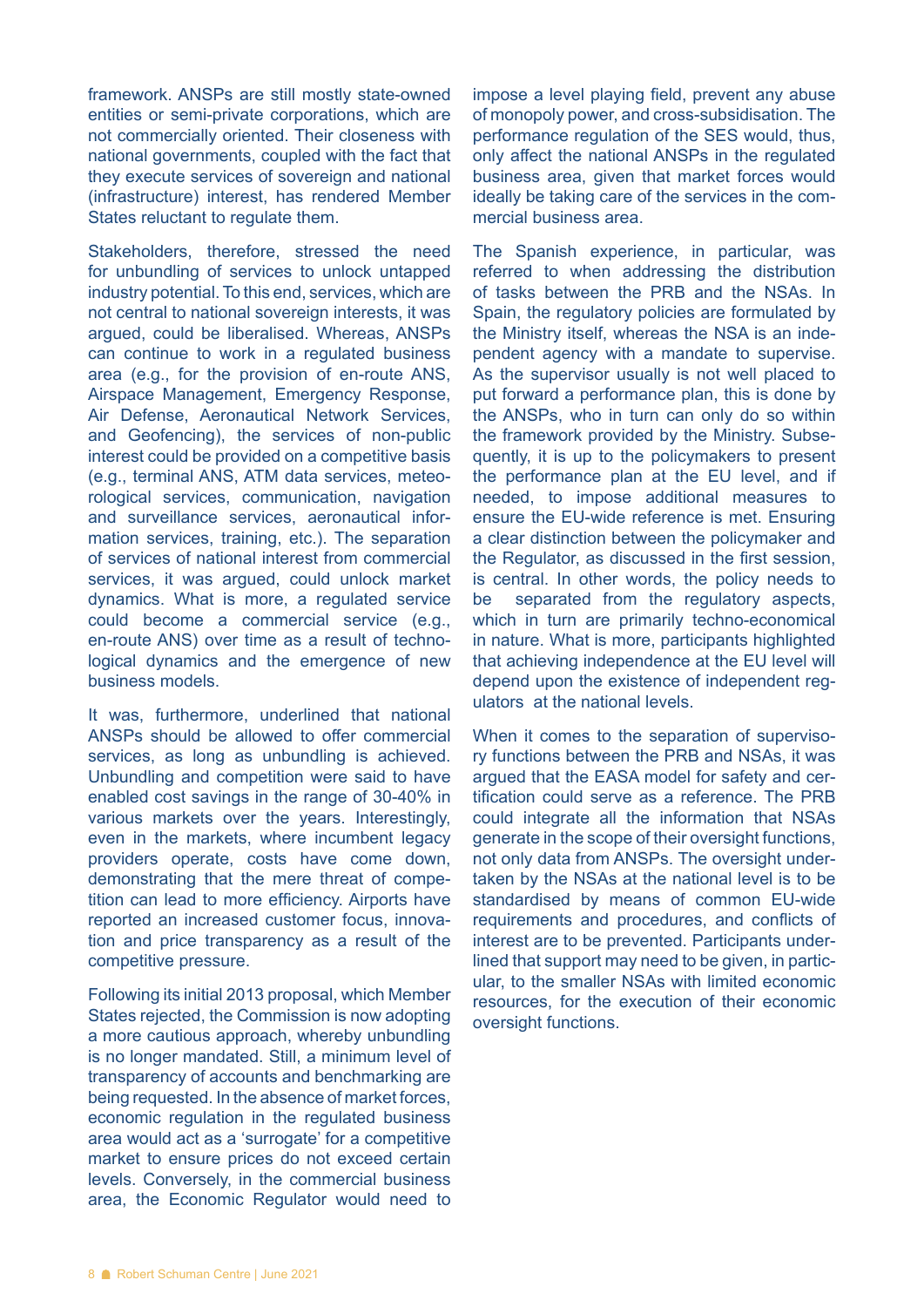#### Modulation of charges: how can such or similar tools make a contribution to provide decarbonisation incentives without adding unnecessary complexity?

Modulation of charges is already foreseen in the current EU regulatory framework, which stipulates that it can be used to reduce the environmental impact of flying, though that it cannot change the overall revenue of the ANSPs (i.e., the modulation of charges needs to be revenue-natural). In practice, however, and given its 'optional' nature, the modulation of en route charges has not been used to date. The Commission's new SES proposal seeks to transform the currently optional provisions on the modulation of charges into an obligation. The rationale behind this new provision is to incentivise airspace users to reduce their environmental and CO2 footprint. Notwithstanding, a number of important open questions remain to be clarified in relation to the design, scope and administration of the modulation of charges.

Firstly, it is yet to be determined how large the modulated element of the charges would need to be in order to have a tangible impact on airspace users' behaviours. Equally important will be a clarification on the amount of the modulated portion in relation to the charge that airspace users are already paying (e.g., in relation to the cost of fuel or the investments airspace users would need to make to improve environmental performance). Some stakeholders cautioned that the provision's implementation would require exogenous funding, at least on a temporary basis, to effectively incentivise a sufficient change in airlines' behaviour pattern.

The geographical coverage of the provision should also be clarified (i.e., only EU landings and take-offs or any traffic that transits EU airspace). Regarding the more technical aspects, it will have to be clarified whether the proposed provision is to be administered through the current ANS charging formula or, conversely, whether it would fall outside the current charging formula. Some stakeholders cautioned that changing the existing formula to accommodate modulation might be challenging. Because the bill issued for route charges constitutes a single bill, airspace users' payments cannot be broken down, which in turn, it was argued, could threaten the funding of the entire EU system in case airspace users would contest the payment of the modulated bit of the charge. A possible solution could consist

of a system, which runs in parallel to Eurocontrol's existing Route Charges System but uses its established billing and collection capacity. In general, participants agreed that the administration of the charges would have to strike an adequate balance between excessive simplicity and complexity. In other words, failure to ensure that the charges are administered in an understandable, transparent, and easily verifiable manner for airspace users may risk undermining the effectiveness of the provisions.

Another central element that needs to be refined pertains to the criteria to be used in the design of the charge (e.g., sustainable aviation fuels (SAFs), effective fuel burnt, efficiency of the engine, the EASA green label etc.). The modulation of charges based on SAFs criteria, for instance, is currently not a possibility in the current ICAO context, given that the necessary data flow does not exist. Instead, participants supported broader modulation metrics, which consider the overall aircraft or airline performance, such as the CO2 emissions per passenger, as opposed to only looking at SAFs, which, they argued, fails to reflect the operation in its entirety. There was support among participants for the modulation of charges based on ATM technology (i.e., airline equipage, sufficient engine) and airspace efficiency. In view of the fact that the price of SAFs is ca. 2.8 times higher than that of conventional jet fuel, stakeholders supported the idea of providing financial incentives to bridge this price differential.

Stakeholders agreed on the value in drawing inspiration from existing schemes, such as the modulation of airport charges, where we have observed the application of varied charges based on noise and time of travel to stimulate quieter aircraft and discourage late evening flights. The potential interplay of the modulated charges with other existing schemes and instruments, such as the EU ETS, CORSIA, and the ReFuelEU initiative, which seeks to incentivise the production and uptake of SAFs, will have to be well understood.

Moreover, Member States' existing international obligations will have to be taken into account to ensure that the administration of the modulated charges is compliant with the broader international framework, namely ICAO. In this context, analogies were drawn to the EU ETS. Though its implementation was preceded by an assessment by the ECJ, which deemed the scheme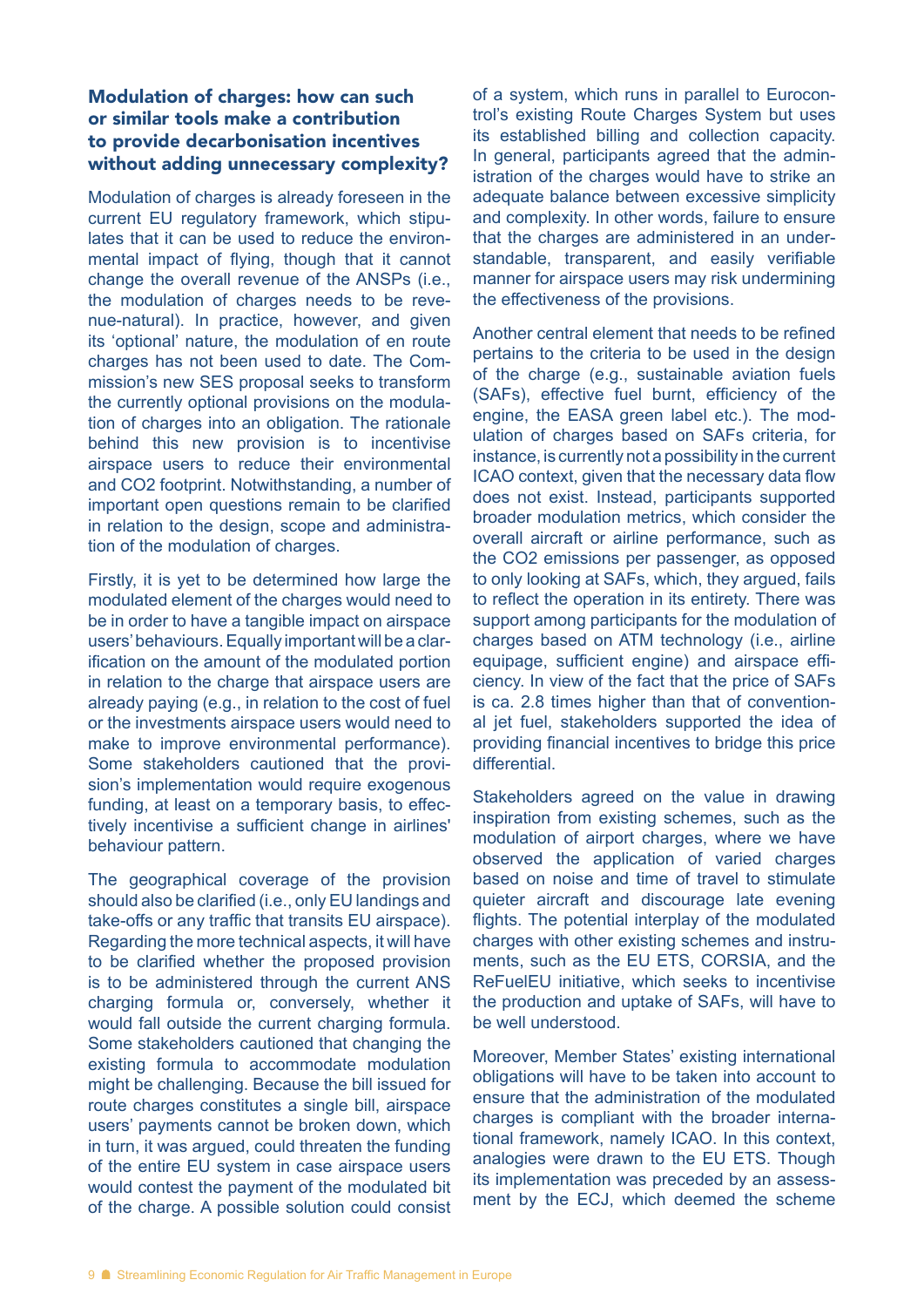to be compatible with the international aviation legal framework, it was nevertheless met with resistance from foreign air carriers who threatened to take the case to the ICAO level. Besides the need to take into account the overall ICAO framework, participants emphasised the need to closely scrutinise each bilateral air transport agreement given that these normally contain provisions on charges and taxes. The current ICAO framework allows for modulation as long as it is related to the provision of ANS. Guaranteeing acceptance in the ICAO context can significantly increase airspace users' acceptance and, as such, reduce the risks of litigation in front of a court for being unrelated to ANS.

In sum, there was agreement over the fact that if implemented, despite general hesitations by airspace users, a modulation of ANS charges should be mandatory for all airspace users in order to avoid competitively disadvantaging only some players. Caution should be exercised to avoid creating a European framework, which disadvantages European carriers as compared to international players.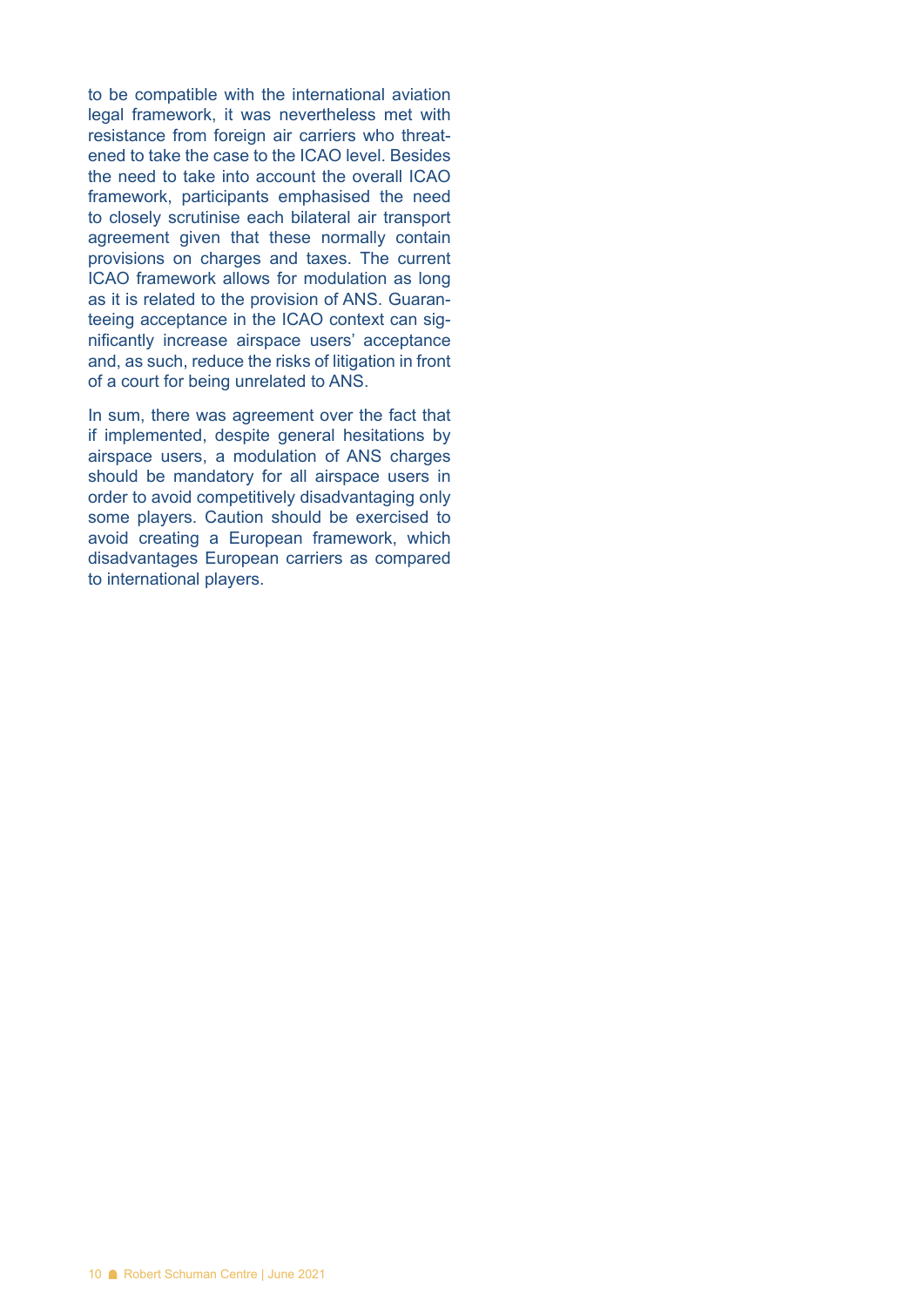## Economic Regulation of the European ATM Sector

#### A comment by Regula Dettling-Ott<sup>1</sup>

European aviation is still in its deepest crisis and is hit harder than other parts of the world. The travel restrictions imposed to contain the COVID-19 pandemic continue to impair cross-border travel. All stakeholders of the aviation value chain have suffered an unprecedented loss of revenues in the past months.

Discussing economic regulation of European air traffic management during such a crisis is difficult. Many stakeholders are fighting for survival. Policy issues or discussions about the legal framework seem remote. At the same time, the historic downturn sharpens issues and displays the strengths and weaknesses of the current economic regulation of air traffic management in Europe.

In most parts of the world, air traffic management is understood as a public service and as part of infrastructure. Often, it is linked to the sovereign rights of a country and art. 28 of the Chicago Convention is invoked to explain why certain structures of air navigation service providers are a given. However, it is often overlooked that the lean wording of art. 28 leaves States considerable freedom in how they organise air traffic management to control their airspace, as long as the offered services comply with international or national standards and are safe.

Many countries consider air navigation services as part of the government; air traffic controllers are public servants and airlines pay a public fee as for any utility. The EU took a different approach: EU law defines the basic structures and the performance and charging scheme, providing a mechanism to determine the quality and the price of the services for monopoly providers, compensating the lack of competition. EU law also implements the users pay principle and limits the financial risk of ANSPs in case of loss of revenues and additional revenues through a retroactive adjustment mechanism. Member States decide how they organise their air traffic management. Almost all opted for a company owned by the government; only two of the European ANSPs are stock listed. Regular monitoring ensures an assessment of performance.

Most stakeholders agree that the current system has severe shortcomings. This is as far as the consensus goes. Discussions on how to cope with the current crisis indicate how deep the differences of opinion run. Air Navigation Service Providers point out that they can only provide essential services if they get paid to cover the cost of their services, including for times when it is not used. Airlines argue that users should not pay for services they cannot use due to governments restricting cross-border travel and that they should not pay for essential infrastructure. Governments as the owner of the companies providing air traffic management struggle with their multiple roles: they define the legal framework, have a say in targets setting, are the oversight body and as shareholders decide about the strategy of the ANSP as a company. The biggest limitations of the current system persist irrespective of the crisis: the lack of cross-border cooperation allowing more flexibility and more efficiency, overcoming fragmentation.

The intense discussions on how to regulate air traffic management in the EU disguise the fact that we have also learned about the things that work: it is possible to define the quality and price for air traffic management services at the European (SES) level, available data can be converted into targets both for EU-wide services (En-Route) and into national (local) targets based on a unified method. Reliable EU-wide monitoring of performance is available. Transparency is mandatory and airspace users must be consulted. There are decision making processes at the EU level and in the Member States to carry out the tasks required for targets setting and monitoring. So far so good. The shortcomings laid out above show that the system can and should be improved. As in other industries (e.g., energy), the network aspects of air traffic management in the SES states needs strengthening, because EU aviation is inherently cross-border, as the current crisis painfully demonstrates. The past years also show that the current system cannot overcome severe shortcomings of environmental performance, capacity and cost-efficiency. Last but not least, enforcement mechanisms and penalties for underperformance are needed to enforce the targets.

Other sectors show – and aviation can learn from them – that a minimum of institutional mandatory cooperation is essential to establish a functioning EU-wide economic regulation,

1 Prof. Dr. iur., Chair of the Performance Review Body. This article expresses her personal opinion.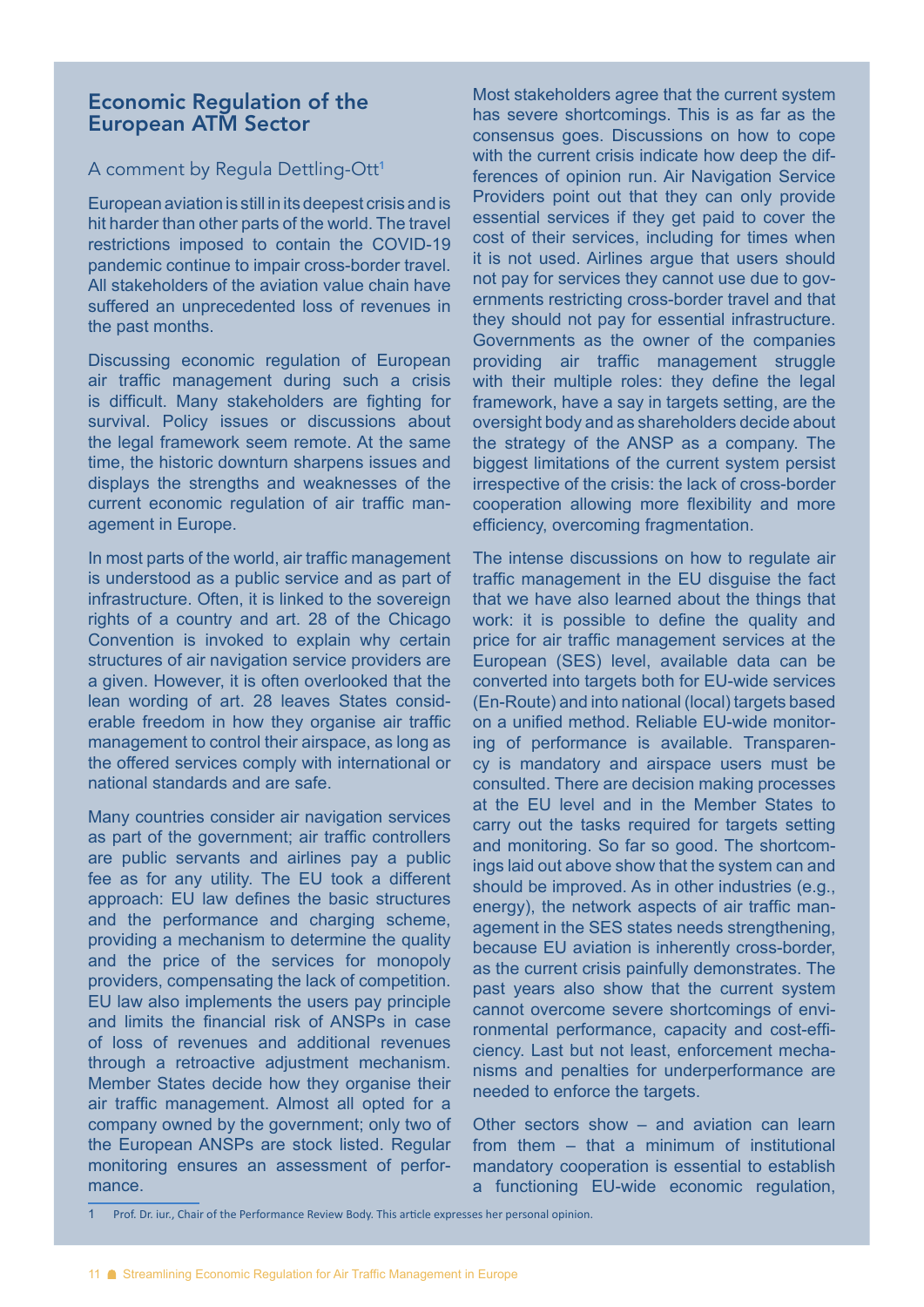mirroring that aviation is a cross-border network industry. This regulator needs independence. As long as Member States own the ANSPs, there is an inherent conflict of interest which must be deflected with institutional safeguards, ensuring that the bodies defining the quality and price of the service are independent.

Discussing how to manage the current crisis, some have advocated going back to the full-cost recovery principle also in the EU. This is an option – but comes with a price tag. It may mean that ANSPs can no longer be private companies, their employees would return to being public servants and – as the past has shown – the quality and the price of the services could be impacted.

Looking ahead, there may be events that trigger changes much faster than one may think: As in all sectors, technology will – even if incrementally – change air traffic management, as it has done in the past. Also, certain legal assumption may impact the provision of services. In 2018 the European Court of Justice (Case T-818/14) confirmed its earlier decisions that an Instrument Landing System is not an essential equipment of an airport but "the commercial operation of the infrastructure" (N 91) as "it plays no part either in the control or supervision of airspace" (N102). The distinction that only certain installations and services of air traffic management are part of the control and supervision of airspace (as a sovereign task) and thus are in the public policy remit may also play a role when defining the scope of economic regulation of European air traffic management and assessing which of the services could be public infrastructure financed by public funds and not by users' fees.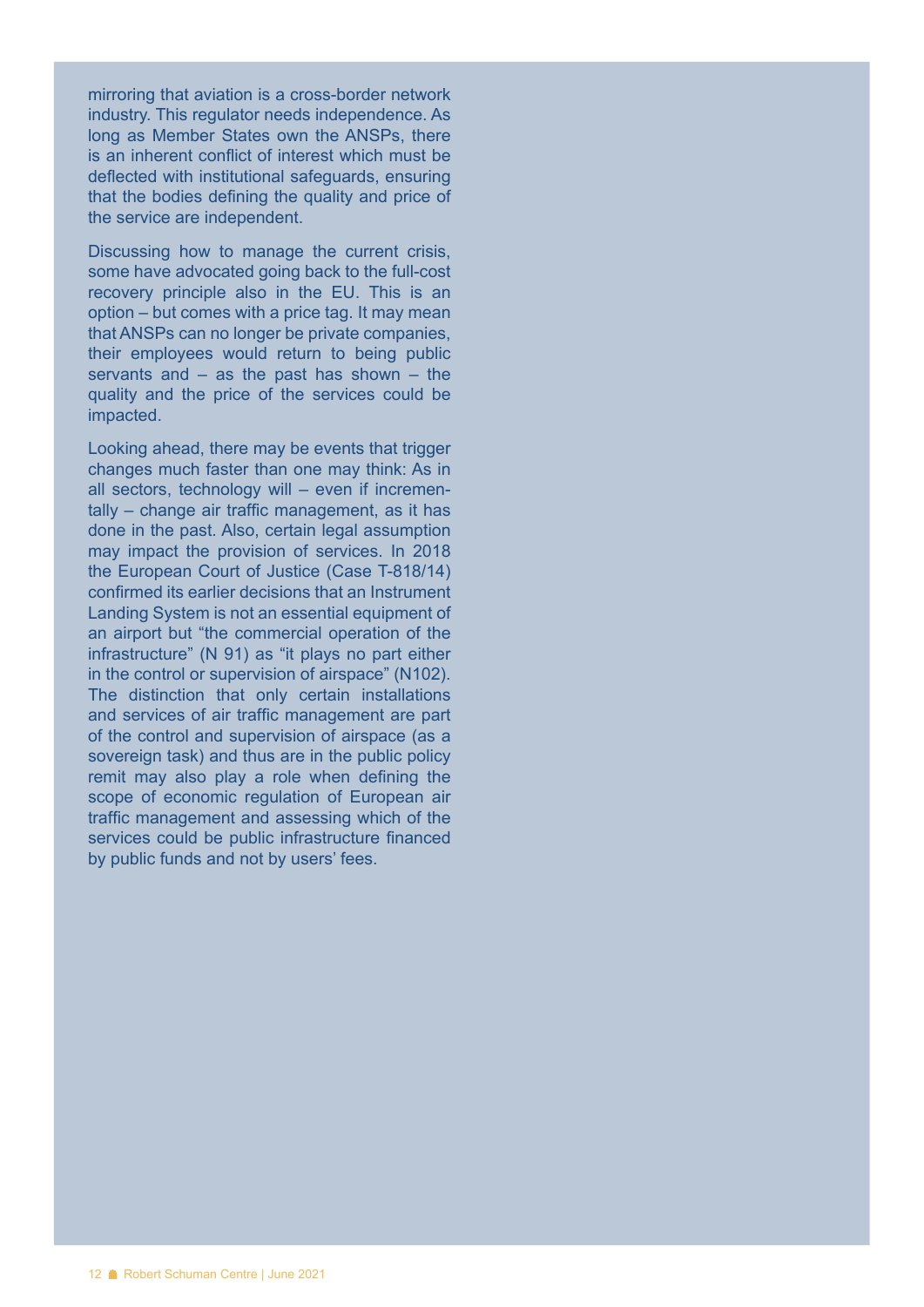## Single European Sky – lessons from EU energy regulation

A comment by Walter Boltz, European Energy and formerly E-Control

The EU internal energy market with its regulatory framework and organisational structures can be considered a good example of how an EU-wide harmonised and coordinated regulatory framework can work. Both the air transport and energy sectors face broadly comparable structural issues such as

- A strong national interest in the sector;
- The high importance of the sector for the economy and the society;
- Global competition/sector and pressure on costs;
- A historically inflexible monopoly organisation;
- Affordability of services, scalability of costs, lack of cost control;
- Environmental pressure;
- Security/Safety aspects; and
- Resistance to implement the needed restructuring.

The objectives of EU energy regulation include the establishment of a functioning internal energy market<sup>2</sup>, cost reductions, encouraging competition of energy costs, maintaining and improving the security of supply, strengthening network user rights as well as achieving decarbonisation in a cost-efficient way.

At the European level, energy regulatory efforts significantly increased with the 1st (1998) and 2nd (2003) liberalisation packages. The 3rd energy package (2009), then, was designed to fill gaps left by its predecessor, focusing on the cooperation and coordination between strengthened national regulatory authorities (NRAs) and truly independent and unbundled $3$  transmission system operators (TSOs).

The Agency for the Cooperation of Energy Regulators (ACER) was established to deal with all cross-border aspects of regulation. In essence, ACER is the fallback solution if NRAs cannot agree, whereas further revisions of the legal

framework delegated additional tasks and competencies to ACER since its foundation. The voluntary cooperation of NRAs was formalised with ACER and is since then obligatory within defined procedures. The NRAs are actively contributing to ACER's decision making via the Board of Regulators, where decisions are being made by qualified majority votings, as well as at the working level.

In many areas, Member States retain their responsibility, and ACER´s role is very limited as long as all NRAs agree on a solution. Only when there is no agreement, ACER´s competencies can be exercised, but again with the strong involvement of NRAs.

In general, ACER's competencies are limited by the Meroni (13.06.1958) and the Romano (14.05.1981) doctrine to making recommendations to the European Commission only. More recently the CFI decided less strictly in the ESMA judgement (22.01.2014), extending ACER's scope for action to the transfer of responsibilities, if NRAs cannot agree.

The EU energy regulatory framework also foresees so-called network codes, which are very detailed but legally binding regulatory and operational rules. Network codes are being drafted by the network of European TSOs (ENTSOs), a dedicated organisation for the obligatory cooperation of TSOs under EU rules. These technical experts develop detailed rules and procedures within a general ACER guidance (framework guidelines). The formal legal approval of these rules and procedures is then done by the Member States via Comitology proceedings, but only after a favourable opinion on the ENTSOs drafts by ACER. Thus, ensuring the maximum coordination and cooperation between the regulators and the regulated companies.

From a high-level perspective, ACER's objective is the EU market oversight and the establishment of a functioning EU market structure driven by 27 national energy policies, 13 energy specific EU Directives and Regulations, as well as 14 network codes and guidelines. ACER took 40 individual decisions in 2020 alone with a tendency to grow year on year. Market participants do have the possibility to appeal against ACER decisions at the ACER Board of Appeal, which is increasingly happening in the last two years. A further appeal to the European Court is also possible.

<sup>2</sup> Meaning, in essence, a single liquid and open market.

The supply and generation activities are separated from the network operation.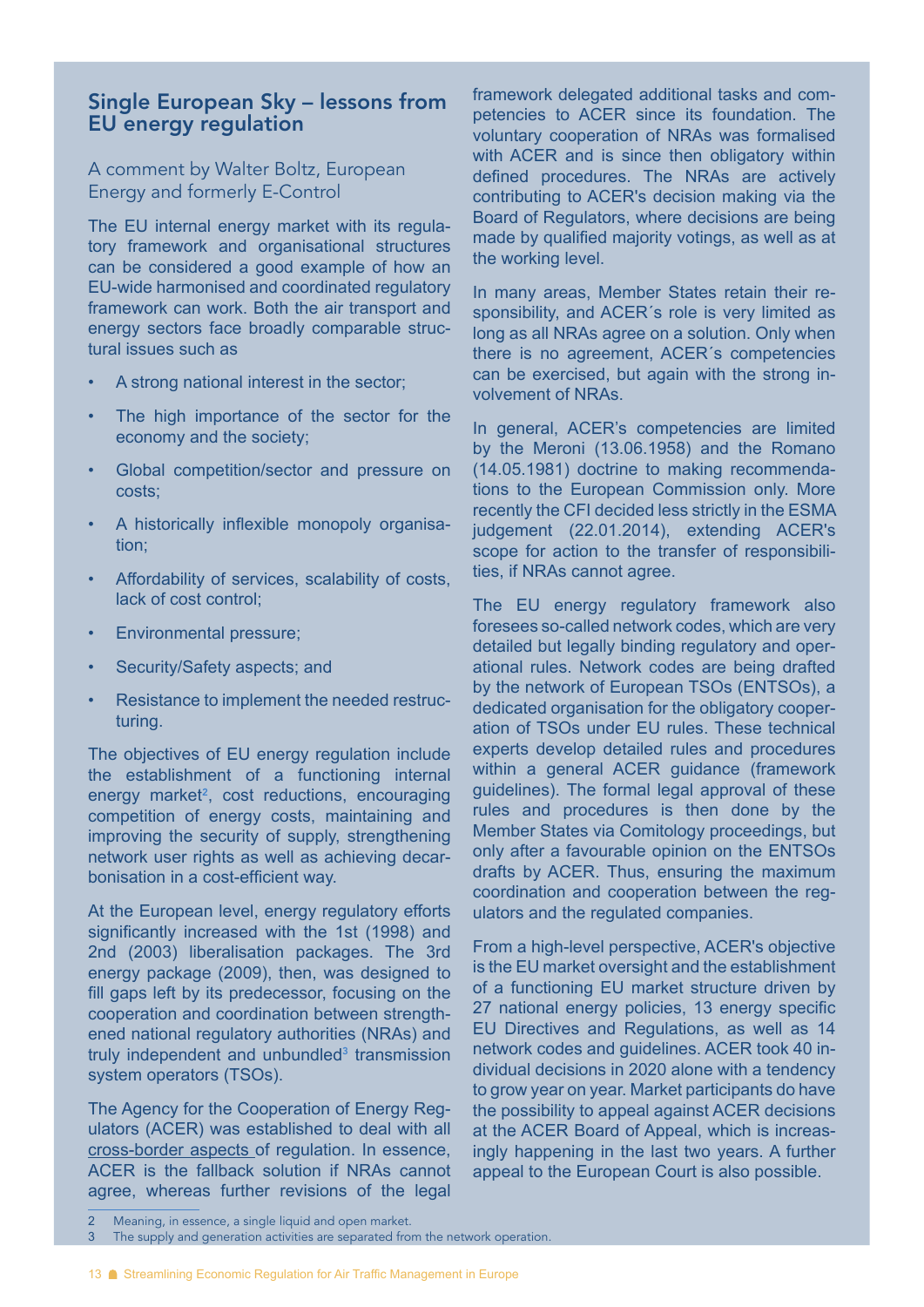In a nutshell, the European approach towards energy regulation is mandatory cooperation to achieve the internal energy market. Member States do have limited interest to surrender competencies; thus, energy is still a national competency. However, at the European level, a strong need for harmonisation to establish the internal energy market was identified, and thus, cooperation was made mandatory. Today strong and mostly independent NRAs (also from the Member State administrations) have to collaborate at cross-border and EU level to achieve agreements. Technical experts (TSOs) have to cooperate on a daily (operational) basis and within an EU network (ENTSOs) to develop solutions for technical and market issues. Furthermore, the ENTSOs develop, under the guidance of ACER, technical and market rules (network codes) which are made legally binding at the EU level under Member State involvement.

Despite all complexities, the EU energy regulatory system works relatively well, measured against the general objectives of the EU Energy Union and the internal energy market.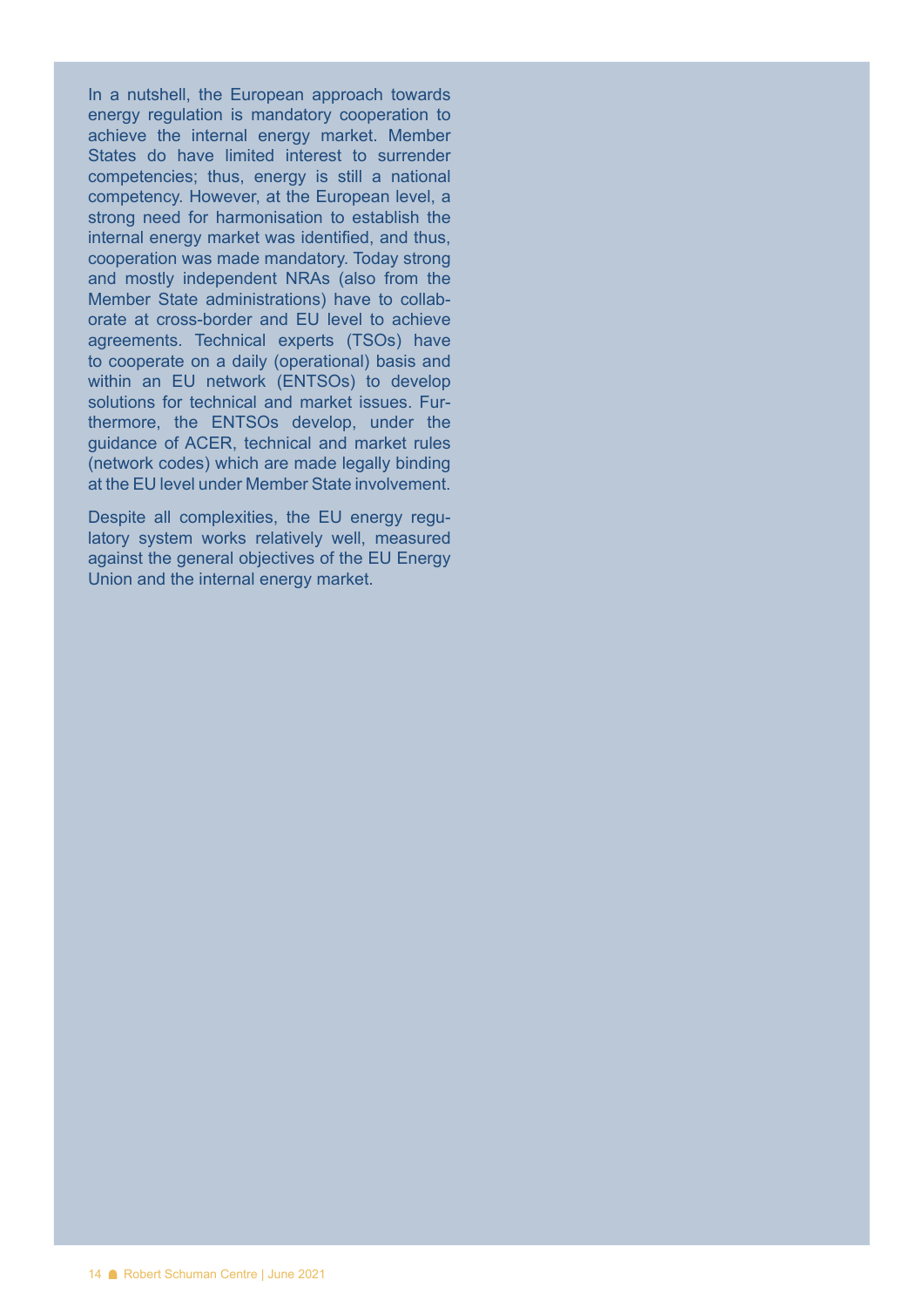## PRB and NSAs: What should be the appropriate distribution of tasks?

A comment by Eduardo Abia, Spanish Aviation Safety and Security Agency

As the regulatory framework for the Single European Sky is yet in another attempt of being reconfigured, one question arises: which is the appropriate distribution of tasks between the Performance Review Body (PRB) and the National Supervisory Authorities (NSAs)?

Before such an important question can be addressed, it is important to take a step back to look at the role of the NSAs in the Single European Sky (SES) framework and how this role fits within the Member States. According to the SES Regulation, the primary tasks of the NSAs are related to ensuring the appropriate supervision of the common requirements for air navigation services provision. In the execution of these tasks, the NSAs are required to be independent from the air navigation services providers (ANSPs).

This means SES drew a line separating service provision and supervision / oversight, and consequently regulation. ANS provision in Europe has since then been subject to this rather obvious principle: the authority responsible for the oversight has to be independent from service provision.

However, this distinction does not explain everything that happens in the NSA world at national level, where we find three dimensions:

- Policy maker and regulator: the body that is entrusted with the political power to push forward the strategy for the air navigation services and the competence to draft the regulations.
- Supervisor: the entity responsible for the oversight of the compliance of the services provider with the regulation set out by the EU and national regulators, as well as other related competencies.
- Services provider: essentially the organisation that provides one or several of the various air navigation services.

Across the SES regulation, including associated implementing rules, there are several references to the NSAs as well as Member States when functions are defined. As clear as the separation with the services provision function is established, the one between the policy making and regulatory functions versus the supervisory ones is more blurred.

Each Member State has decided on its own model for the NSA. Some of them have gone for a Civil Aviation Authority model in which an independent organisation is empowered to direct the policy, regulate and supervise the ANS provision. Some others have inserted the supervisory function in the core Administration, i.e., the Ministry. Some others have configured an independent supervisory entity retaining the policy making in the Ministry. These elements have to be considered to illustrate that there is not necessarily the same understanding when discussing concepts like "Regulator".

#### A supervisory model:

As the discussion normally goes in the direction of the policy maker / regulator, it is important to put some focus on the supervisory and oversight functions in the performance and charging regulation environment. This comment addresses the distribution of tasks between the PRB and the NSAs in this supervisory context.

Several proposals have been put forward recently regarding the oversight, in the midst of concerns regarding the actual independence of NSAs from the ANSPs in the performance and charging domain. However, these concerns become irrelevant when the goggles are shifted to the oversight functions of the NSAs under the EASA regulation umbrella (safety and operations). In this common requirements context, there is no doubt the independence is there and that the model works and has been working for several years now.

Considering this, the sensible way forward is to replicate the functions and distribution of tasks between EASA and the NSAs in the common requirements context and translate them to the performance and charging domain where the PRB would assume the EASA role in the supervision.

The first step would be to transform the performance and charging implementing rule to follow the EASA regulations model, in which there are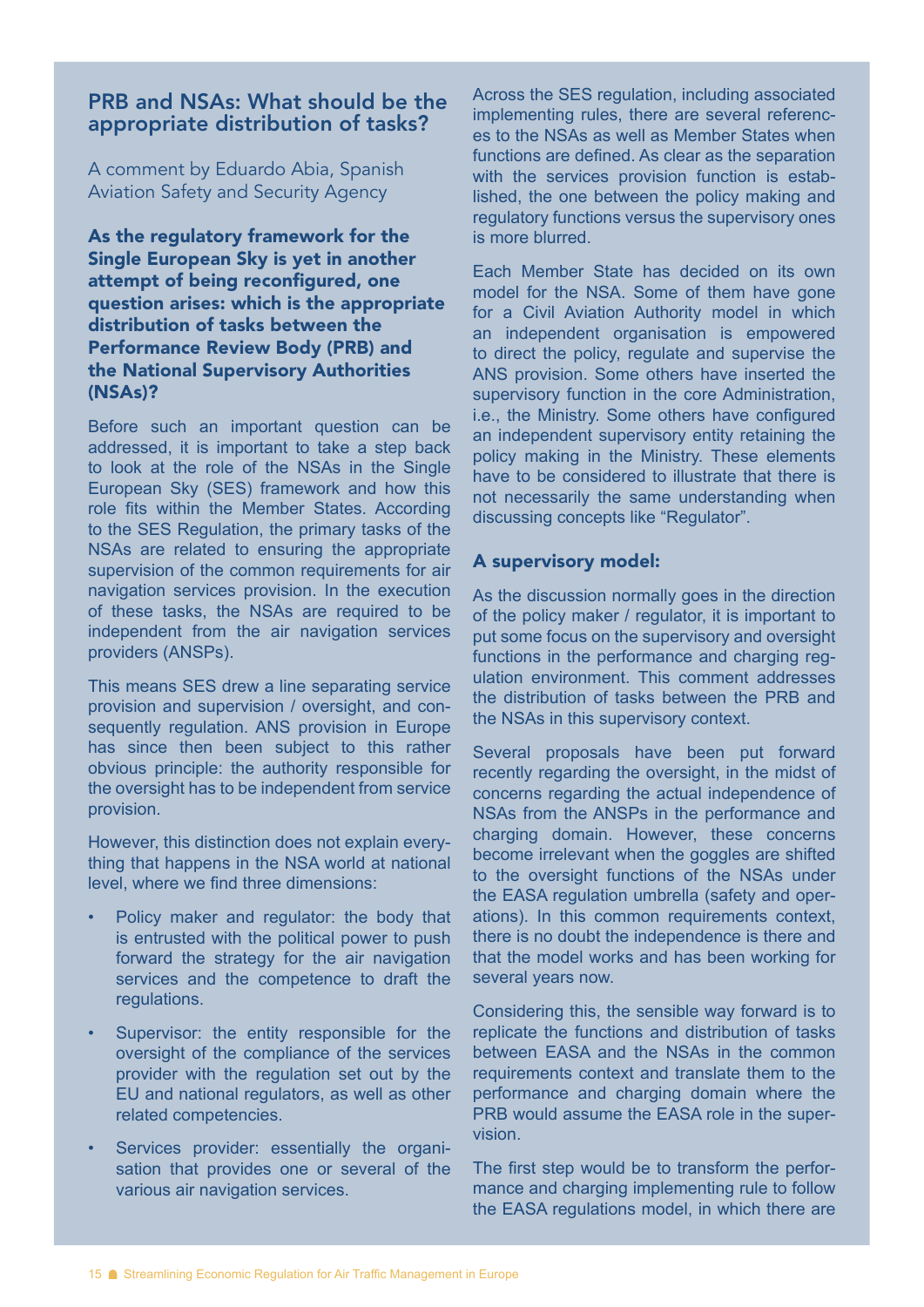a set of coded requirements that are clearly structured and organised for the NSAs to meet in the oversight tasks and for the ANSPs to comply with.

Under this model, the NSAs would report on the draft performance plans at national level while the PRB assists the European Commission on the validity of the plans adopted by the Member States. Once the framework is set for the reference period, the NSAs would focus on the oversight of the compliance with the rule at national level, on the basis of a systematic approach that includes audits.

This way, the airspace users and the aviation community as a whole have the guarantee that the costs, charges and the mechanisms involving the performance that affect the service that is being provided, are actual and compliant with the regulation in the framework of a consistent performance plan.

The systematic approach is granted by having the PRB on top of the oversight model, in which the body would:

- Establish the common acceptable means of compliance and guidance material for elements as relevant as cost-based audit, verification of investment mechanisms, review of operational KPIs, etc.
- Conduct standardisation audits on the NSAs and secure access to all their oversight records to ensure that the supervision is carried out across the EU in a uniform manner.
- Provide support to the NSAs, particularly to those who are smaller or do not have enough resources to undertake their tasks, either directly or by organising a pool of NSA experts that are willing to collaborate.
- Develop and organise training for the oversight in the performance and charging domain.

Widen the scope to include the standardisation of requirements that are not part of the charging regulation, but are in the economic and performance domain, affect competition in the private sector and are currently in the service provision regulations where EASA is not taking standardisation actions (i.e., plans, reports, insurance cover, financial strength, etc.).

Such a supervisory model would be widely accepted by the ANSPs given that they are used to it in the safety and operational domain and would only need to become familiar with it in performance and charging. It would also increase the efficiency of the oversight, putting the experts where they can best contribute (at national level) and ensuring they have the best tools and the backing of a standardised model at EU-wide level mastered by the PRB. Finally, the approach would also create added value for the private ANSPs that are currently providing ANS under market conditions.

Overall, this would contribute to providing confidence to the airspace users and the aviation community on the competence and independence of the supervision and hence, the compliance with the performance and charging regulations in the best of their interests.